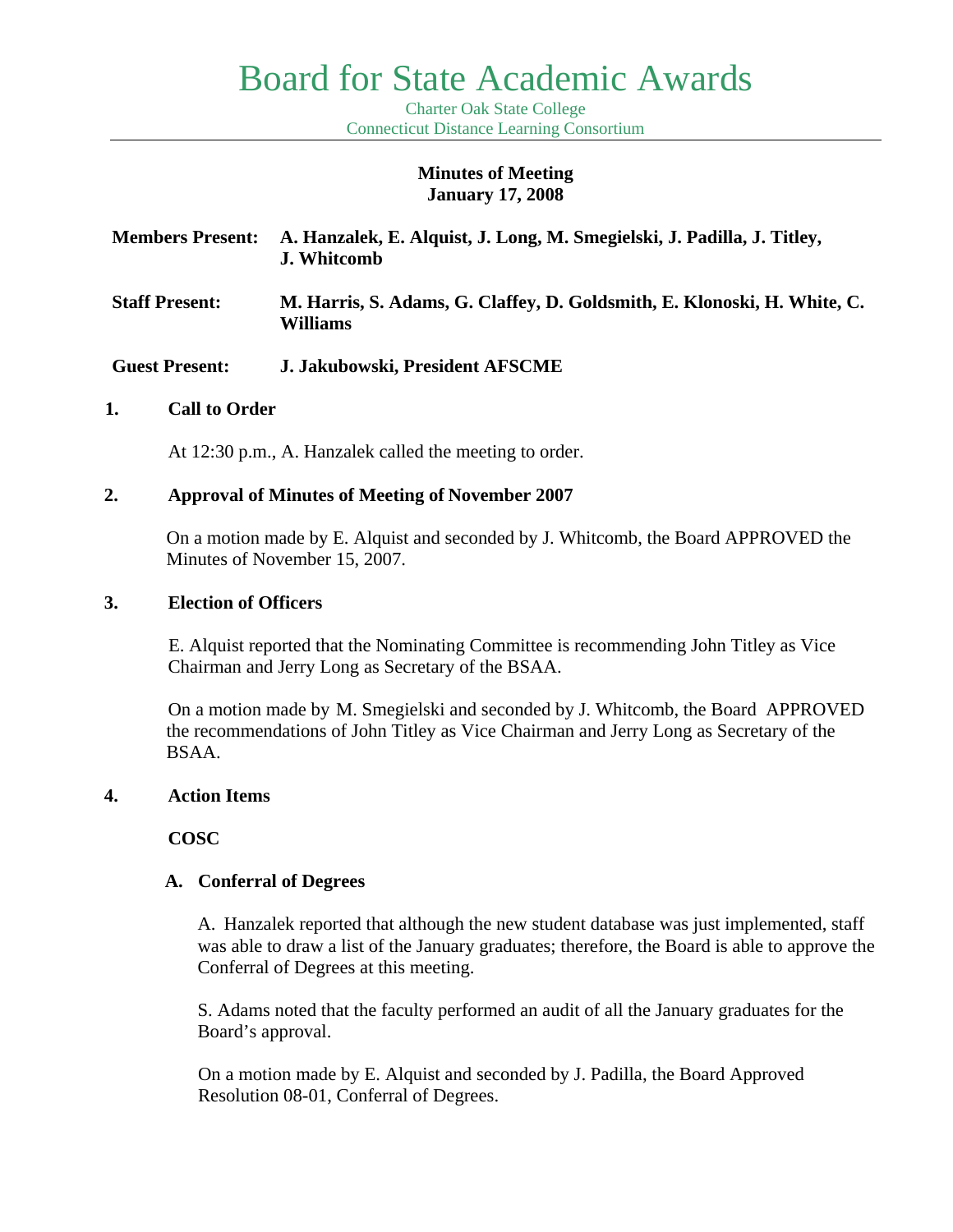#### **B. Recommendation of Honorary Doctorate Candidate**

M. Harris reported that the Honorary Degree committee met and discussed the many outstanding candidates who were nominated for this year's Honorary Doctorate. The committee is recommending Chandler Howard as this year's Honorary Degree candidate. Mr. Howard's 12 years of service to the College and CTDLC, while at the same time working at very demanding jobs, and his commitment to the community and the State of Connecticut makes him an outstanding choice.

On a motion made by M. Smegleksi and seconded by B. Alquist, the Board APPROVED Resolution 08-02, Recommendation of an Honorary Doctorate Candidate.

# **C. Request for Capital Budget**

A. Hanzalek called on C. Williams to present the Capital Budget Request.

C. Williams reported that it is evident, upon completion of the feasibility study, that there is a need for a new building to house both Charter Oak State College and the CTDLC. Staff is requesting the Board's approval of a bond request in the amount of \$14,605,302 for the design and construction. C. Williams explained that space problems became evident in 1999 when we first moved into the current building because the building was planned without the CTDLC. (It had not yet been formed when the original plans were made). Both organizations continue to seek additional space on Alumni Road or portable space if needed. C. Williams explained that the latest study is a ten-year space needs program and that three building sites were evaluated. The recommended site is on State land under control of Central Connecticut State University and is being supported by Central.

The Board members discussed the fact that the request is estimated in 2008 construction dollars and recommended that staff should make a request with inflation considered. A. Hanzalek recommended that Board members might consider assisting with the recommended bond funding by calling either the Governor's Office and/ or members of the General Assembly.

On a motion made by E. Alquist and seconded by J. Padilla, the Board APPROVED Resolution 08-03, Bonding Request as AMENDED to include language regarding inflationary dollars.

# **D. Approval of Additional Member to Core Consulting Faculty**

S. Adams reported that a vacancy on the Social and Behavioral Science Committee requires an immediate need for a faculty replacement with nursing expertise. Dr. Linda Wagner has been nominated because of her expertise in the nursing profession, as well as her understanding of the workforce needs in that area. Her nomination has been approved by the President's Advisory Council (PAC) and the Academic Council.

 On a motion made by J. Whitcomb and seconded by J. Long, the Board APPROVED Resolution 08-04, Appointment of Dr. Linda Wagner through September 30, 2010.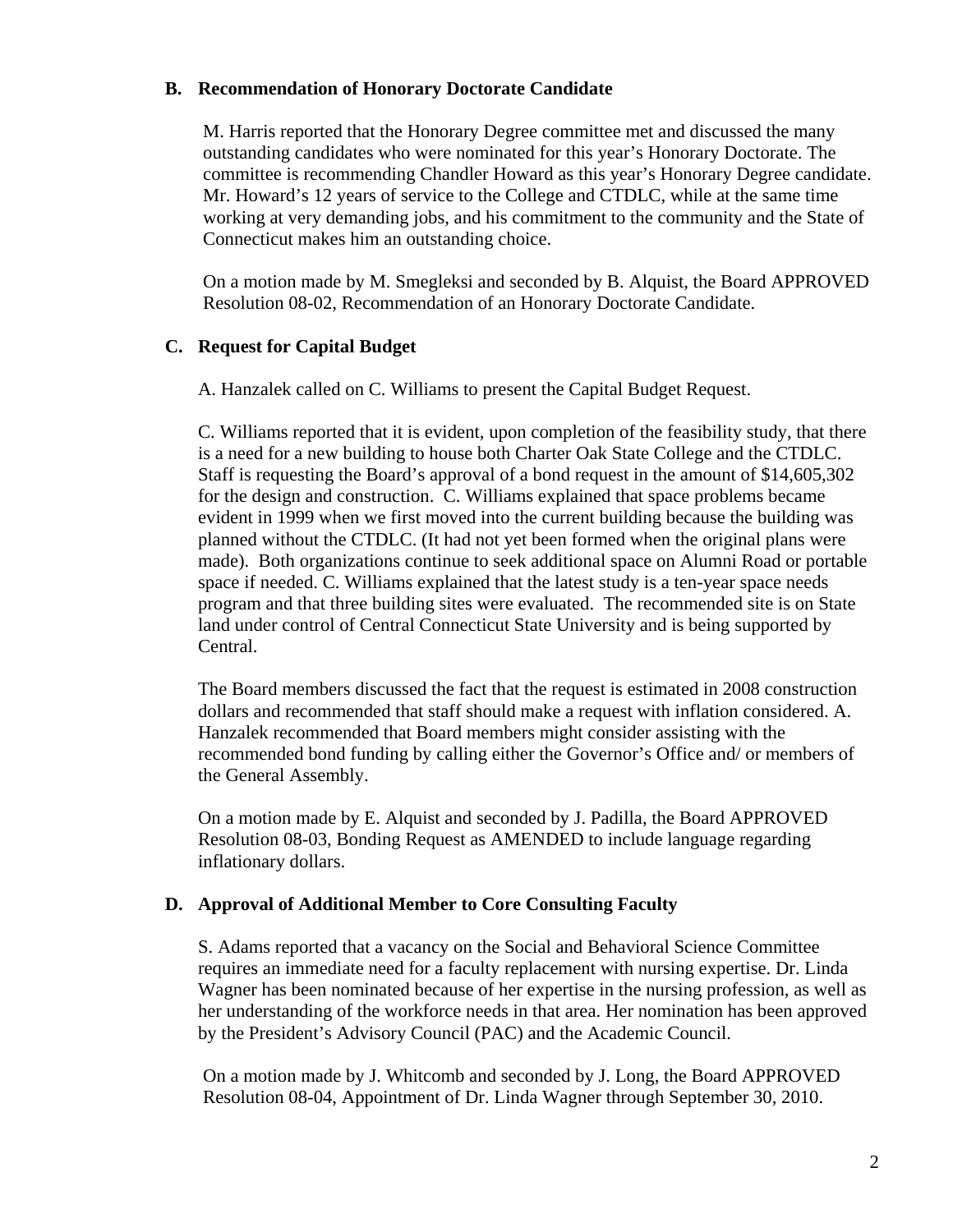# **CTDLC**

# **E**. **Approval of Fees**

A. Hanzalek called on E. Klonoski to present the CTDLC Fees Request.

 E. Klonoski explained that when the Board approved the CTDLC FY 08 budget, it was noted that some of the CTDLC fees might need to be reconsidered in light of possible budget deficits. With this in mind, the CTDLC is proposing fee increases in e-portfolio and the hourly rate for web application development. The fees for ePortfolio for new users would go into effect on July 1, 2008, but for current users would not be effective until January 1, 2009. New fees for web application development would be effective July 1, 2008.

 E. Klonoski further explained that the two sets of fees would be more equitable for the smaller institutions that are using ePortfolio. Additionally, although it appears these fees will not cover a deficit, a healthy amount remains in the CTDLC surplus funds.

 On a motion made by J. Long and seconded by J, Padilla, the Board APPROVED Resolution 08-05, CTDLC Fee Changes.

# **4. Personnel Items**

A. Hanzalek called on J. Titley to present the Personnel Committee Report.

# **E. Approval of Job Descriptions and Positions for Implementation of Strategic Plan (COSC)**

 J. Titley announced that Jerry Long and Beth Alquist are the newly appointed members of the Personnel Committee. He then went on to explain the rationale for the proposed Charter Oak State College job descriptions and position requests for the Dean of Institutional Advancement and Dean of Enrollment Services. Throughout the strategic planning process, the Board has continued to encourage staff to better develop its marketing strategy and branding of the College. The changes will be important for implementing the College's *Blueprint for the Future*.

On a motion made by J. Padilla and seconded by J. Long, the Board APPROVED Resolution 08-06, New Management Job Descriptions (COSC) and related positions.

# **F. Approval of Job Descriptions and Positions (CTDLC)**

J. Titley went on to explain that the job descriptions and positions being requested by the CTDLC will be filled in-house which will provide upward career ladders for staff. All of the positions have been approved by the consultant.

 On a motion made by M. Smegielski and seconded by J. Long, the Board APPROVED Resolution 08-07, Personnel Changes, CTDLC.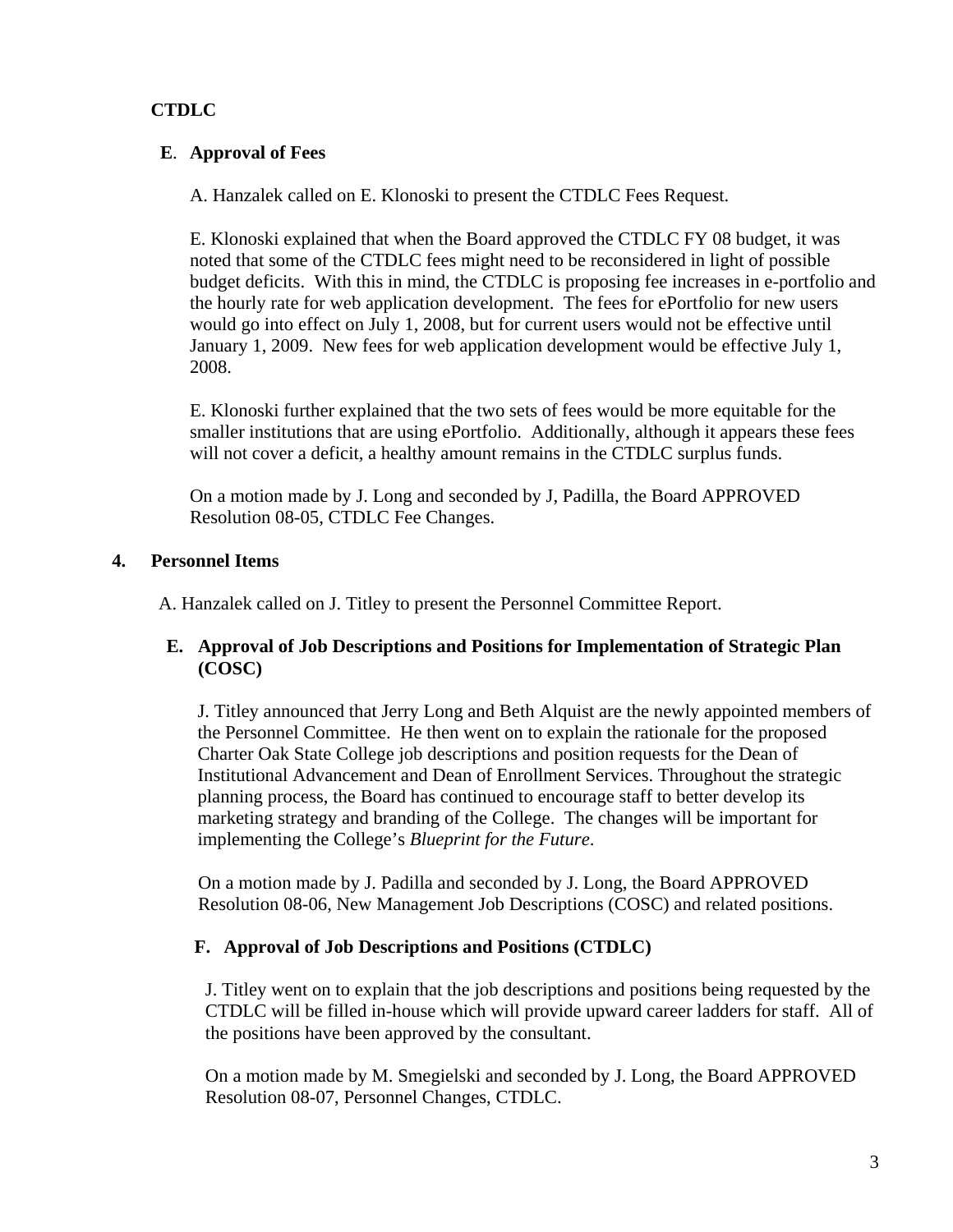#### **5. Search Committee Report**

 J. Titley reported that there were approximately 50+ applications for the Executive Director/Presidential search. Those applications have been narrowed down to 15 potential candidates who the BSAA Search Committee thought important enough to be reviewed more closely. Those applications were provided to the Search Advisory Committee and together the two committees developed recommendations for interviews. The Search Advisory Committee has representatives from the faculty, Charter Oak State College, the CTDLC, the Foundation Board, alumni and the Student Association. Interviews are set for six candidates.

# **6. Reports & Discussion Items**

# **A. CTDLC Report**

 E. Klonoski provided information about the CT Virtual High School and showed the TV interview about the program.

 D. Goldsmith provided an update about eTutoring and its improvements and then went on to explain the CTDLC's process for strategic planning. An important part of that process will be a large meeting of the Steering Committee in February and then a summit to be held on May 2.

# **B. Marketing Report**

 H. White presented the dashboard report and Facebook information. Facebook is being tested for the College's audience, although this market is slightly younger than the current average age of the Charter Oak student. Staff is hopeful of capturing a younger audience who is interested in taking online courses. The committee has set benchmarks for the regular dashboard reports.

The Board received the report.

# **C. Enrollment Management Reports**

 S. Adams distributed the Enrollment Reports, explaining that the implementation of the new student database has required staff to do some of the reports by hand. Staff expects a new approach to be presented at the March meeting.

The Board received the report.

# **D. Financial Aid Report**

H. White reported that the Financial Aid office has new software, Powerfaids, and we will be able to develop additional information about students who are requesting aid. This may help us to serve these students better.

The Board received the report.

# **E. Financial Reports**

The Board received the reports.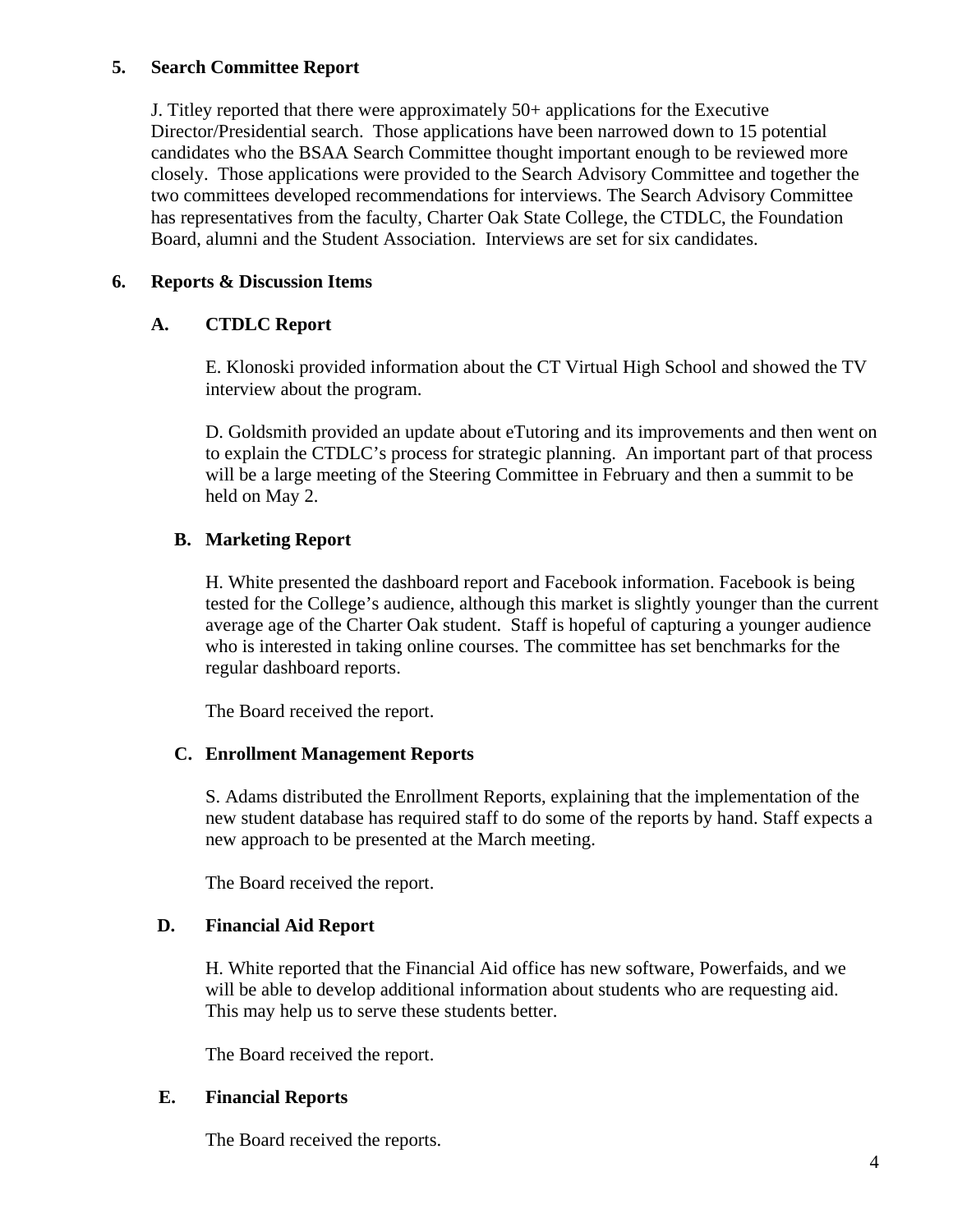# **F. COSC Grant Report**

S. Adams distributed a report that details all of the new grants that the College has recently received this past year, the largest being the ECHERS grant.

The Board received the report.

#### **G. Audit Report**

 C. Williams communicated that the recent BSAA Audit Report did not find major problems and that corrective measures have already been implemented, including improved internal controls.

#### **H. BSAA 2008 Meeting Dates**

A. Hanzalek noted that the BSAA 2008 meeting dates are in the Board folders.

#### **7. Chairman's Report**

A. Hanzalek noted that the Governor sent a letter requesting that all members of Boards and Commissions have copies of the Connecticut State Statutes that pertain to each institution. The Statutes overseeing the BSAA are included in the white folders and will be included in every agenda book for each meeting.

#### **8. Executive Director's Report**

M. Harris reported on the following:

- Jenzabar. After three years of discussions and the recent implementation of the new student information database, Jenzabar is up and running. The College received funds from the State to help defray a portion of the costs. The good news is that we are \$45,000 under budget. M. Harris complimented George Claffey on a job well done. Additionally, she commended the entire IT staff on doing a remarkable job in putting together all of the very complicated pieces. Charter Oak State College is now part of a huge network of other institutions around the country using the same database. M. Harris noted that the Board might see some delays in regular reports until all of the processes are finalized.
- ARC program (Alternative Route to Certification for Early Childhood). M. Harris announced that Shirley Adams and Amy Watson have provided wonderful support in finalizing all of the many approvals for this program. The State Department of Education and the Board of Governors for Higher Education were amazed that Amy Watson was able to complete the program approvals in such a short timeframe.
- Master's Degree. The College continues to work with Western Connecticut State University on a proposal.